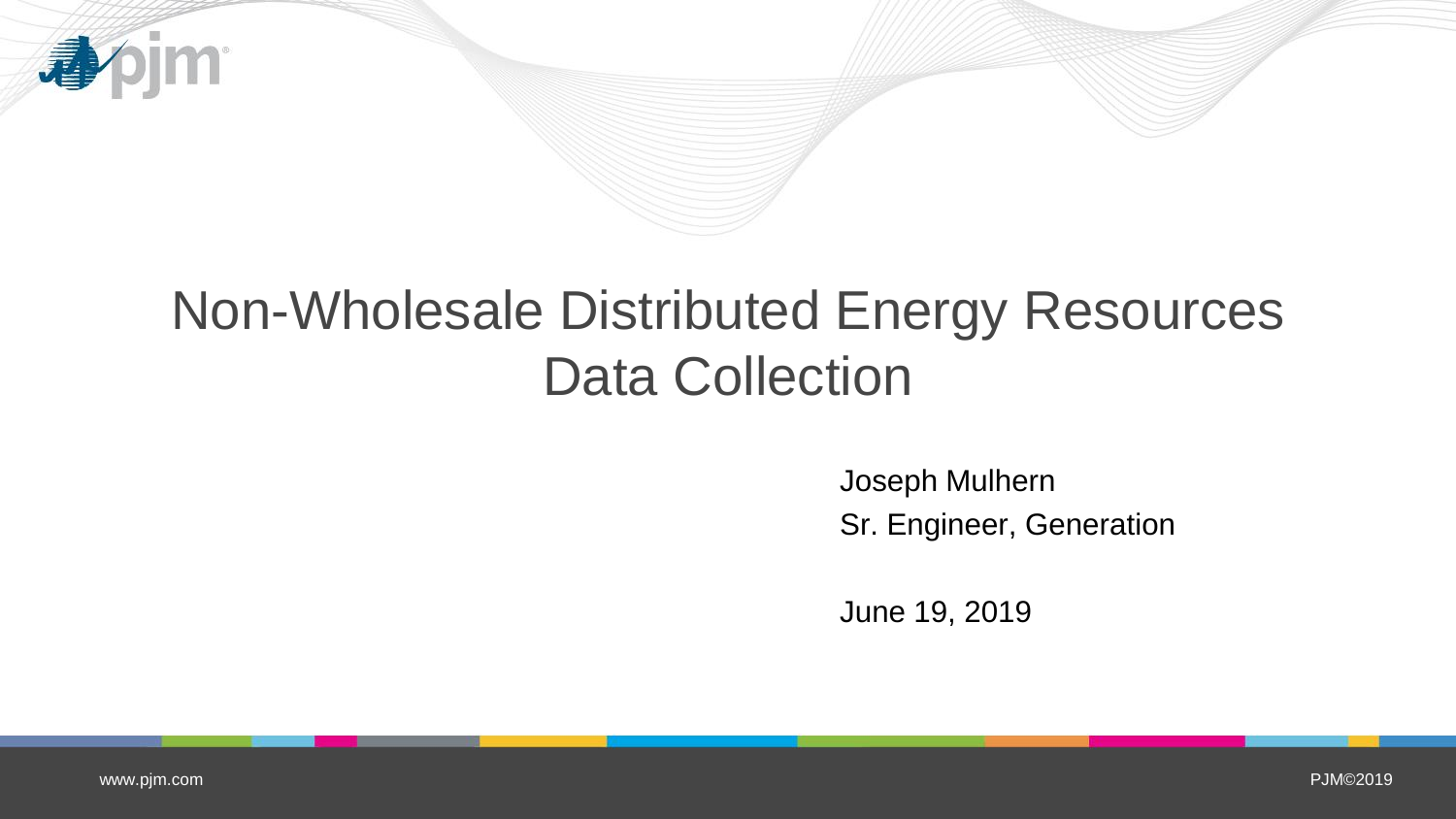

#### **Installed Capacity of BTM Generation in PJM by Category**

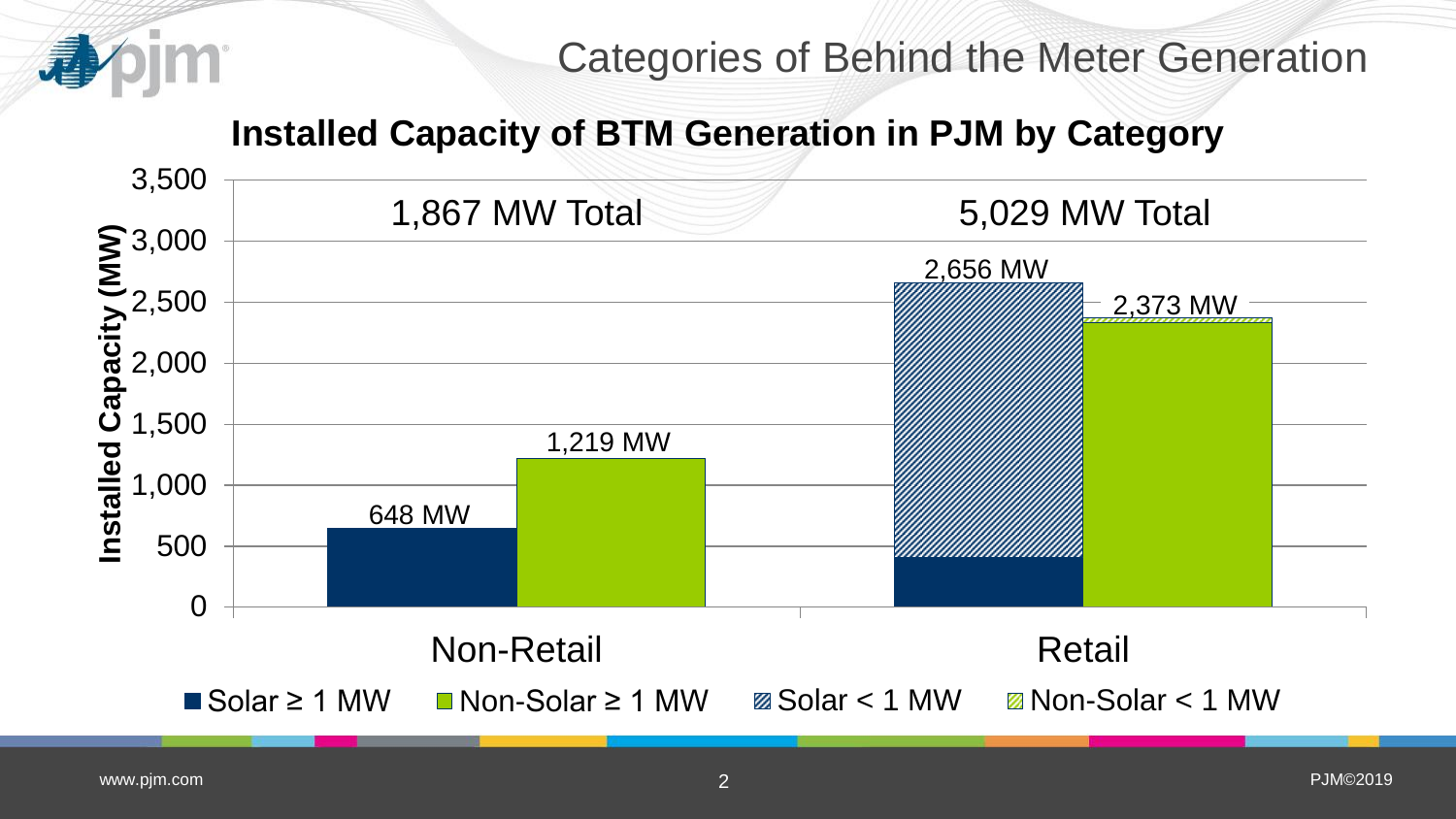

### Categories of Behind the Meter Generation

### **Installed Capacity of BTM Generation in PJM by Category**

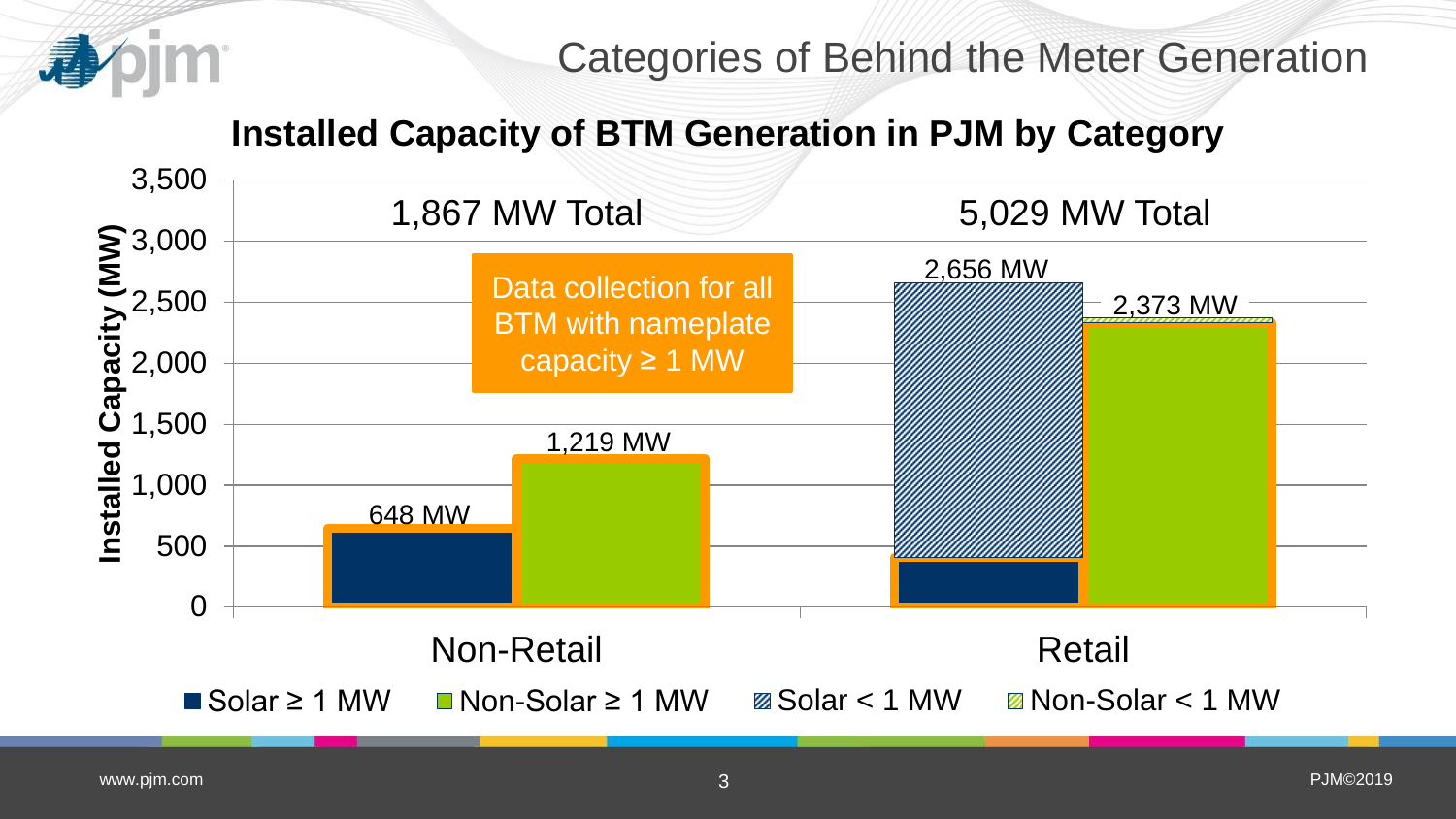

Vision for Enhancing Visibility of BTMG

# ≥ 1 MW

**Adding to** Dispatch maps

## Including in PCLLRW reports

≥ 10 MW

## Modeling in EMS

Obtaining realtime telemetry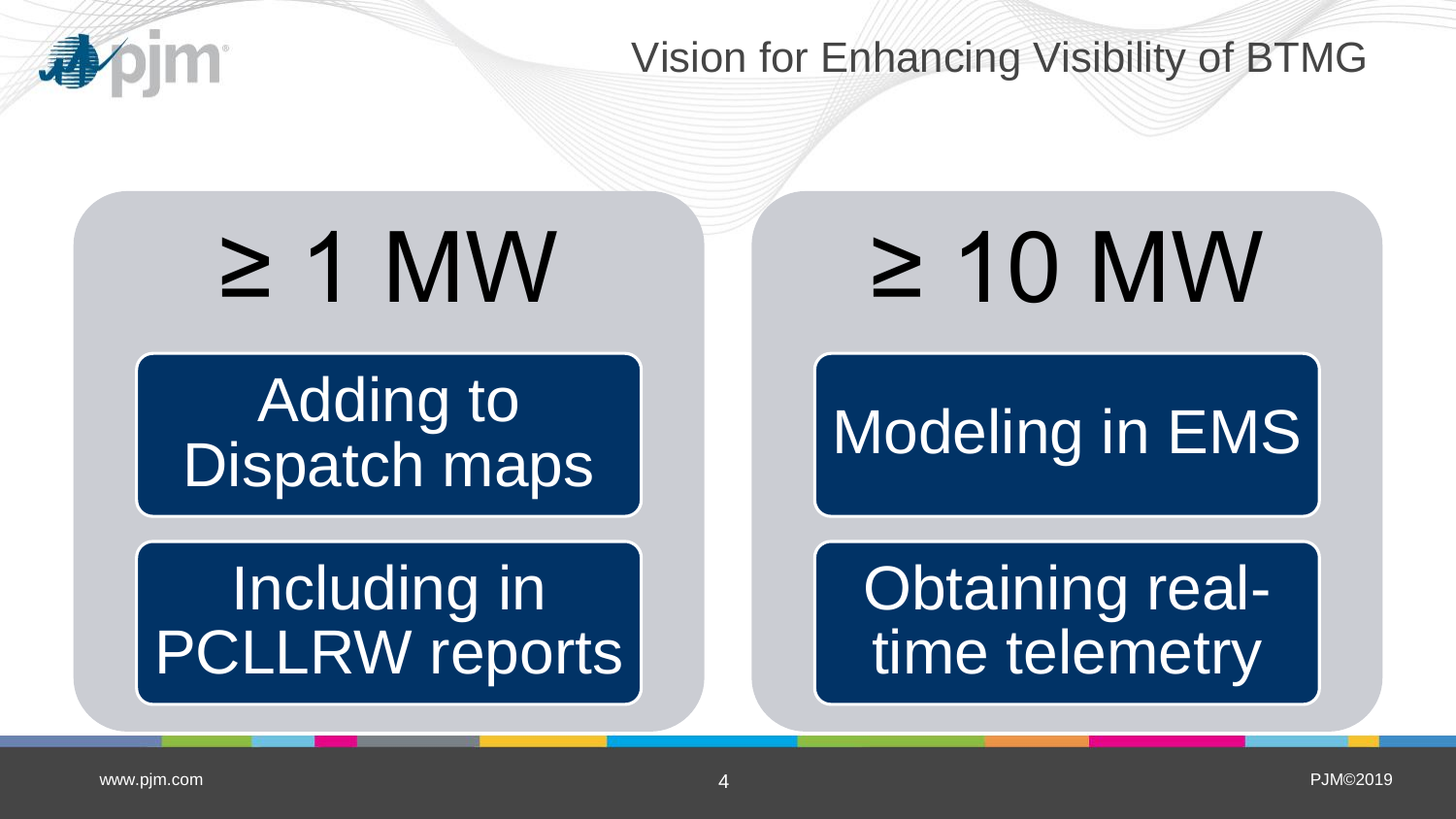

- In 2018, the Distributed Energy Resources Subcommittee discussed increasing visibility of Non-Wholesale DER units
	- *Non-Wholesale DER* is synonymous with *BTMG*
- Process for data collection and coordination was endorsed through stakeholder process:
	- PJM will use publicly available data to identify relevant plants
	- TOs will submit additional modeling data outlined in Manuals 14D
		- Modeling information: Substation, voltage, PJM equipment name
		- Telemetry links for plants with capacities  $\geq 10$  MW
		- Other optional information, including contact information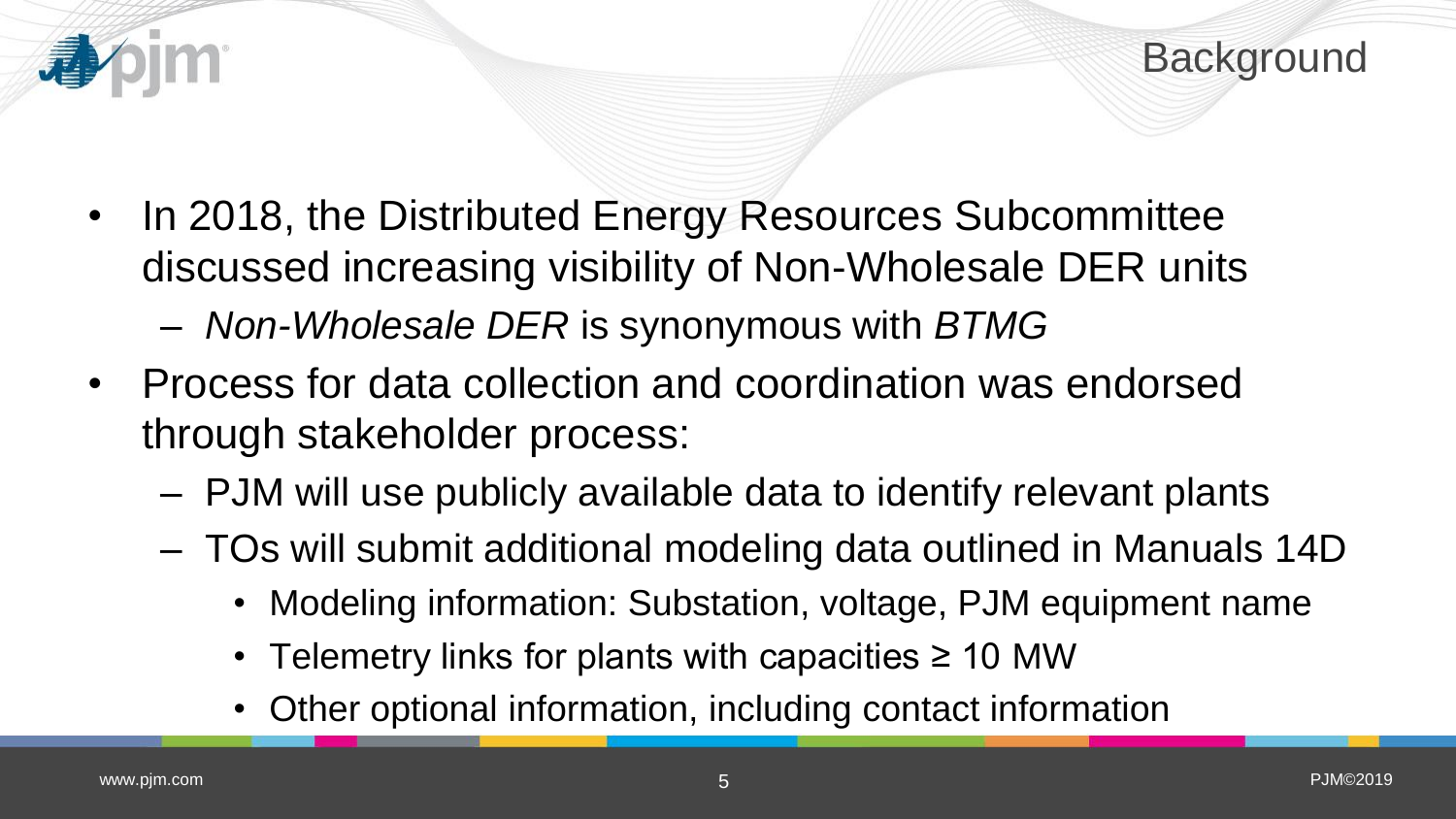

### EIA-860 Generator File used as Data Source

| Utility $\sqrt{ }$ Utility Name | <b>Plant</b> | $Co =  Plant Name$   | Stati $\tau$ | $\overline{\mathbf{v}}$ .<br>County | Generator<br>ID.<br>$\overline{\mathbf{v}}$ | ▼.<br><b>Technology</b>              |
|---------------------------------|--------------|----------------------|--------------|-------------------------------------|---------------------------------------------|--------------------------------------|
| 195 Alabama Power Co            |              | 2 Bankhead Dam       | AL           | Tuscaloosa                          | и                                           | Conventional Hydroelectric           |
| 195 Alabama Power Co            |              | 3 Barry              | <b>AL</b>    | <b>Mobile</b>                       | и                                           | Natural Gas Steam Turbine            |
| 195 Alabama Power Co            |              | 3 Barry              | AL           | Mobile                              | 2                                           | Natural Gas Steam Turbine            |
| 195 Alabama Power Co            |              | 3Barry               | AL           | <b>Mobile</b>                       | 4                                           | <b>Conventional Steam Coal</b>       |
| 195 Alabama Power Co            |              | 3 Barry              | AL           | <b>Mobile</b>                       | 5                                           | <b>Conventional Steam Coal</b>       |
| 195 Alabama Power Co            |              | 3 Barry              | AL           | <b>Mobile</b>                       | A <sub>1</sub> CT                           | Natural Gas Fired Combined Cycle     |
| 195 Alabama Power Co            |              | 3Barry               | AL           | Mobile                              | A1CT2                                       | Natural Gas Fired Combined Cycle     |
| 195 Alabama Power Co            |              | 3Barry               | AL           | <b>Mobile</b>                       | A <sub>1</sub> ST                           | Natural Gas Fired Combined Cycle     |
| 195 Alabama Power Co            |              | 3 Barry              | <b>AL</b>    | Mobile                              | <b>A2C1</b>                                 | Natural Gas Fired Combined Cycle     |
| 195 Alabama Power Co            |              | 3 Barry              | AL           | <b>Mobile</b>                       | A <sub>2</sub> C <sub>2</sub>               | Natural Gas Fired Combined Cycle     |
| 195 Alabama Power Co            |              | 3Barry               | AL           | <b>Mobile</b>                       | A <sub>2</sub> ST                           | Natural Gas Fired Combined Cycle     |
| 195 Alabama Power Co            |              | 4 Walter Bouldin Dam | AL           | Elmore                              |                                             | Conventional Hydroelectric           |
| 195 Alabama Power Co            |              | 4 Walter Bouldin Dam | <b>AL</b>    | Elmore                              | 2                                           | Conventional Hydroelectric           |
| 195 Alabama Power Co            |              | 4 Walter Bouldin Dam | <b>AL</b>    | Elmore                              | 3                                           | Conventional Hydroelectric           |
| 195 Alabama Power Co            |              | 7 Gadsden            | AL           | Etowah                              | и                                           | Natural Gas Steam Turbine            |
| 195 Alabama Power Co            |              | 7 Gadsden            | <b>AL</b>    | Etowah                              | 2                                           | Natural Gas Steam Turbine            |
| 195 Alabama Power Co            |              | 8 Gorgas             | AL           | Walker                              | 10                                          | <b>Conventional Steam Coal</b>       |
| 195 Alabama Power Co            |              | 8 Gorgas             | AL           | Walker                              | 8                                           | <b>Conventional Steam Coal</b>       |
| 195 Alabama Power Co            |              | 8 Gorgas             | AL           | Walker                              | 9                                           | <b>Conventional Steam Coal</b>       |
| 5701 El Paso Electric Co        |              | 9 Copper             | <b>TX</b>    | El Paso                             | и                                           | Natural Gas Fired Combustion Turbine |
| 195 Alabama Power Co            |              | 10 Greene County     | AL           | Greene                              | и                                           | Natural Gas Steam Turbine            |
| 195 Alabama Power Co            |              | 10 Greene County     | AL           | Greene                              | 2                                           | Natural Gas Steam Turbine            |

Remove PJM wholesale generators and generators outside of PJM Balancing Authority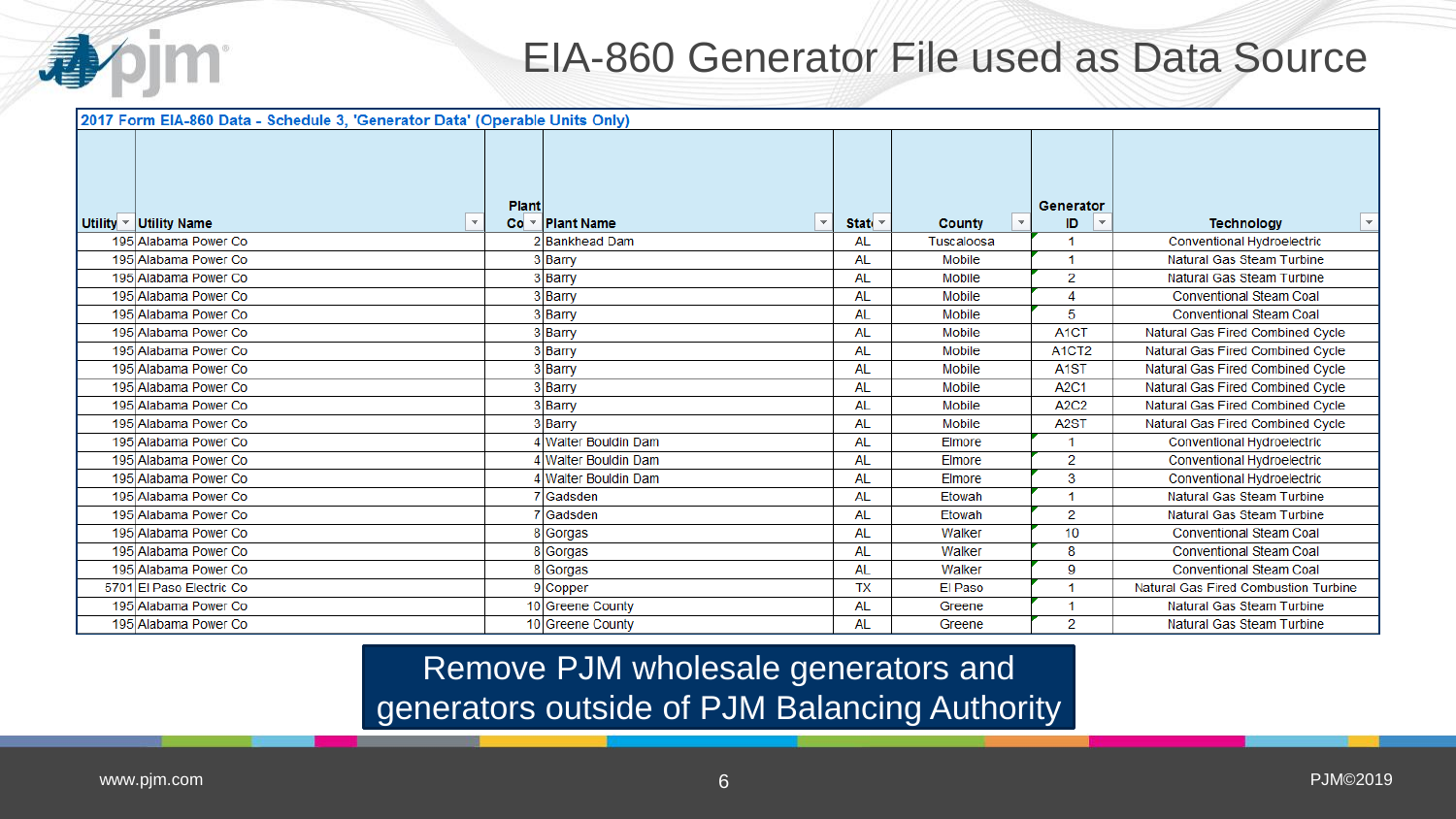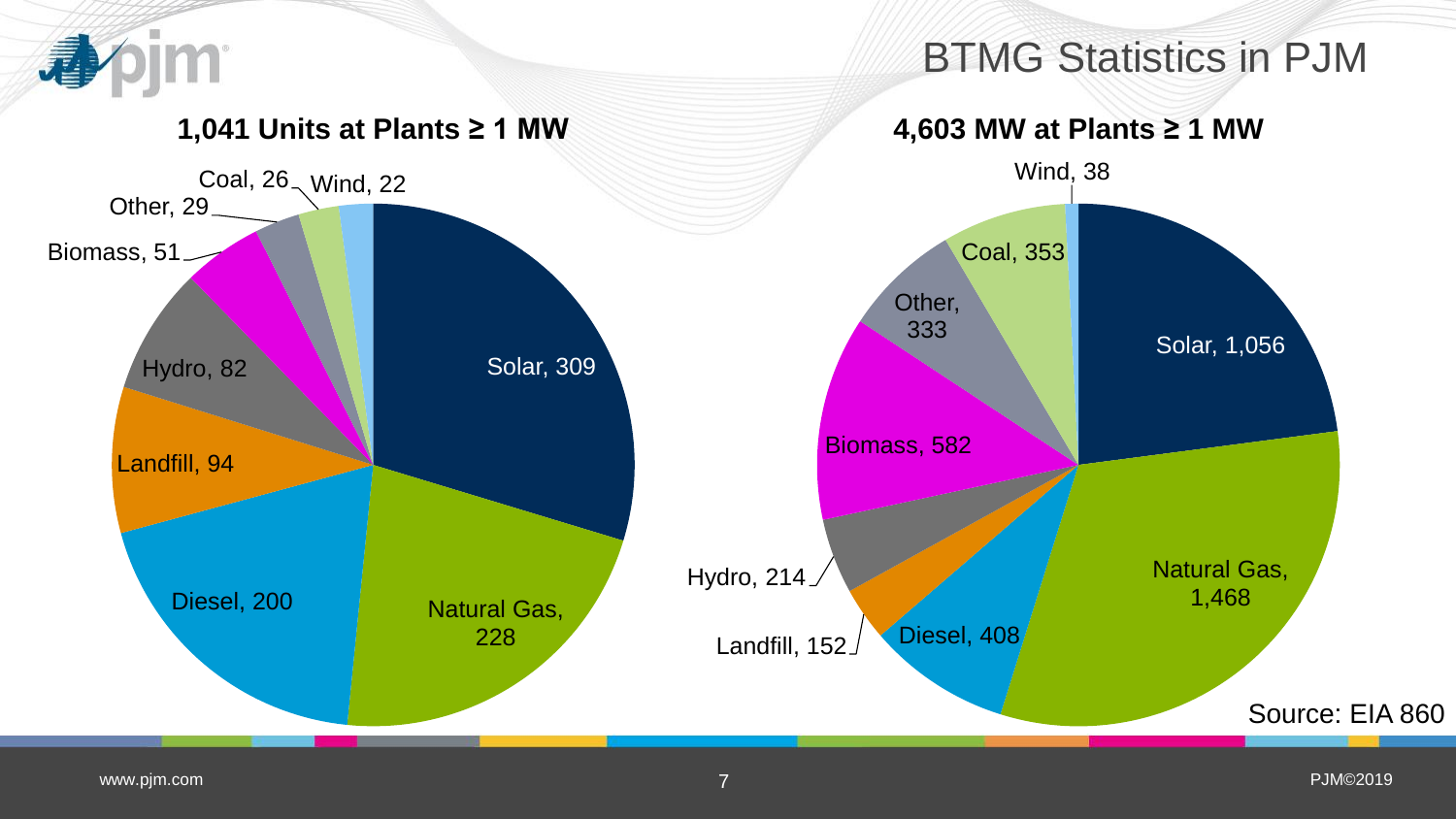![](_page_7_Picture_0.jpeg)

### DER Directory

| My Tools $\blacktriangledown$<br>Admin ▼                                                                                                                                                                                                                                                                                                                                                                                                                                                                               | PJM   Internal (MULHEJ)   Sign Out<br>Contact   Help                                                                                                                                                                                                                                                                                                                     |  |  |  |  |  |  |  |
|------------------------------------------------------------------------------------------------------------------------------------------------------------------------------------------------------------------------------------------------------------------------------------------------------------------------------------------------------------------------------------------------------------------------------------------------------------------------------------------------------------------------|--------------------------------------------------------------------------------------------------------------------------------------------------------------------------------------------------------------------------------------------------------------------------------------------------------------------------------------------------------------------------|--|--|--|--|--|--|--|
| <b>DER Directory - Internal</b>                                                                                                                                                                                                                                                                                                                                                                                                                                                                                        |                                                                                                                                                                                                                                                                                                                                                                          |  |  |  |  |  |  |  |
| Generators                                                                                                                                                                                                                                                                                                                                                                                                                                                                                                             |                                                                                                                                                                                                                                                                                                                                                                          |  |  |  |  |  |  |  |
| <b>Edit Generator PV1</b><br>Plant<br>12 Applegate Solar LLC                                                                                                                                                                                                                                                                                                                                                                                                                                                           | <b>View Generator Data Sheet</b>                                                                                                                                                                                                                                                                                                                                         |  |  |  |  |  |  |  |
| <b>Generator Detail</b><br><b>Outreach Transmission Owner Info</b><br>< Back to Plants                                                                                                                                                                                                                                                                                                                                                                                                                                 | Export: CV <sub>E</sub>                                                                                                                                                                                                                                                                                                                                                  |  |  |  |  |  |  |  |
| <b>Load Station</b><br><b>DER Contact Name</b><br>Load Voltage(kV)<br><b>DER Contact Phone</b><br>Generator Id A<br><b>Primary Sot</b><br><b>Load Equipment Name</b><br><b>DER Contact eMail</b><br><b>SUN</b><br>PV <sub>1</sub><br><b>Operational Mode</b><br>Modeling Data (Required for plants 10 MW or greater. Optional for others.)<br>Generator MW Object ID<br>Generator MVAR Object ID<br><b>ICCP Link Name</b><br>+ Choose File<br>+ Choose File<br><b>Generator Single Line</b><br>Sub Station Single Line | Reset<br><b>Actions</b><br>$\begin{picture}(40,40) \put(0,0){\line(1,0){155}} \put(15,0){\line(1,0){155}} \put(15,0){\line(1,0){155}} \put(15,0){\line(1,0){155}} \put(15,0){\line(1,0){155}} \put(15,0){\line(1,0){155}} \put(15,0){\line(1,0){155}} \put(15,0){\line(1,0){155}} \put(15,0){\line(1,0){155}} \put(15,0){\line(1,0){155}} \put(15,0){\line(1,0){155}} \$ |  |  |  |  |  |  |  |
|                                                                                                                                                                                                                                                                                                                                                                                                                                                                                                                        |                                                                                                                                                                                                                                                                                                                                                                          |  |  |  |  |  |  |  |